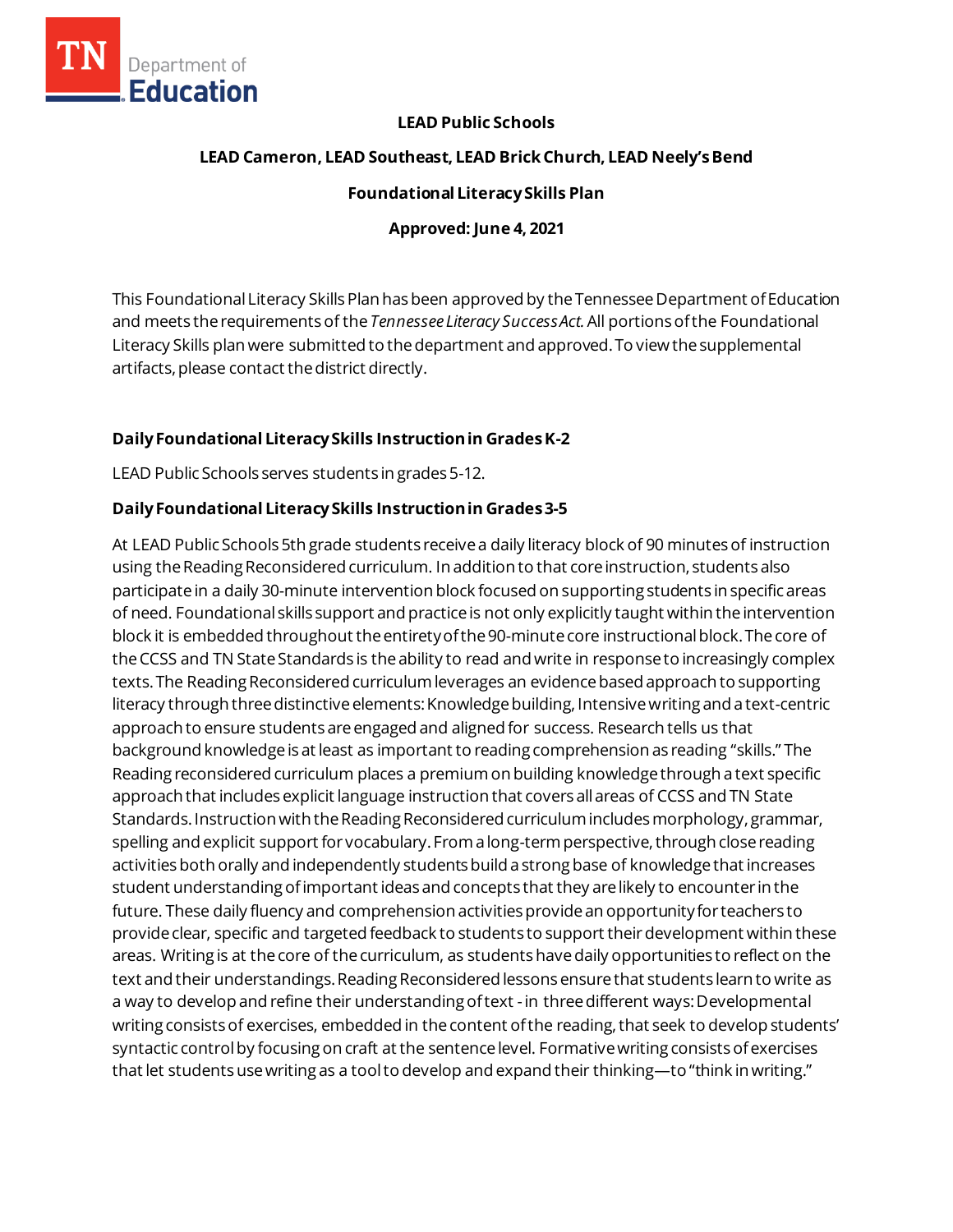Department of Education

Summative writing asks students to form and develop paragraphs that explain and provide evidence for a more developed argument about the text.

## **Approved Instructional Materialsfor Grades K-2**

n/a

# **Approved Instructional Materials for Grades 3-5**

Approved waiver for other materials

## **AdditionalInformation about Instructional Materials**

We have thoroughly vetted the Reading Reconsidered alongside a national partnership with the New Teacher Project (TNTP) help curate and support our journey.

# **Universal Reading Screener for Grades K-5. This screener complies with RTI<sup>2</sup>and Say Dyslexia requirements.**

LEAD Public schools leverages the NWEA Map assessment three times annually as an initial universal screening toolfor student progress. Alongside the NWEA MAP assessment LEAD Public Schools utilizes the Fastbridge suite of Universal literacy screening tool to fulfill the RTI and Say Dyslexia requirements. In turn, teachers and instructional leaders identify and provide interventions to support those students who have a significant reading deficiency. Once students have taken the NWEA Map assessment, a secondary and sometimes tertiary assessment is given to identify the specific area of deficit. Students scoring below the 25th percentile nationally, are given the AUTOReading assessment to assess basic reading skills including letter naming, decoding and identification. In addition, they are given the EASY CBM reading assessment to assess fluency.

#### **Intervention Structure and Supports**

LEAD Public Schools allocate a minimum of 30 minutes daily towards the foundational ELA skills instruction in the form of an intervention block. In the attached schedule, the intervention block for 5th grade happens daily at 9:05-9:35am as an entire grade level. Leveraging data from the NWEA Map assessment alongside Fastbridge Universal literacy screeners, teachers and instructional leaders identify and provide interventions to support those students who have a significant reading deficiency. RTI data teams meet every 4.5 weeks at LEAD to review student progress, assess student movement between tiers and help prescribe additional supports along with ensuring the overall fidelity of the intervention program. Once student groups have been aligned to specific interventions teachers implement the multi-tiered student support protocol aligning interventions to areas of specific student deficits. Intervention program supports are research based and align with best practice strategies to close achievement gaps. To monitor student progress, teachers leverage the FastBridge suite of assessments including Easy CBM every two weeks to chart growth for Tier 2 and Tier 3 students. Intervention programs used include Orton Gillingham, Lexia, Iready, System 44, Leveled Literacy Intervention (LLI) Read 180 and best practices from the Florida Center for Reading Research. If students are not making adequate progress in Tier 2 and are therefore moved on to the next tier, interventions become more intense. Data teams help monitor and support this process by collaboratively working to outline what increased intensity of intervention looks like at the school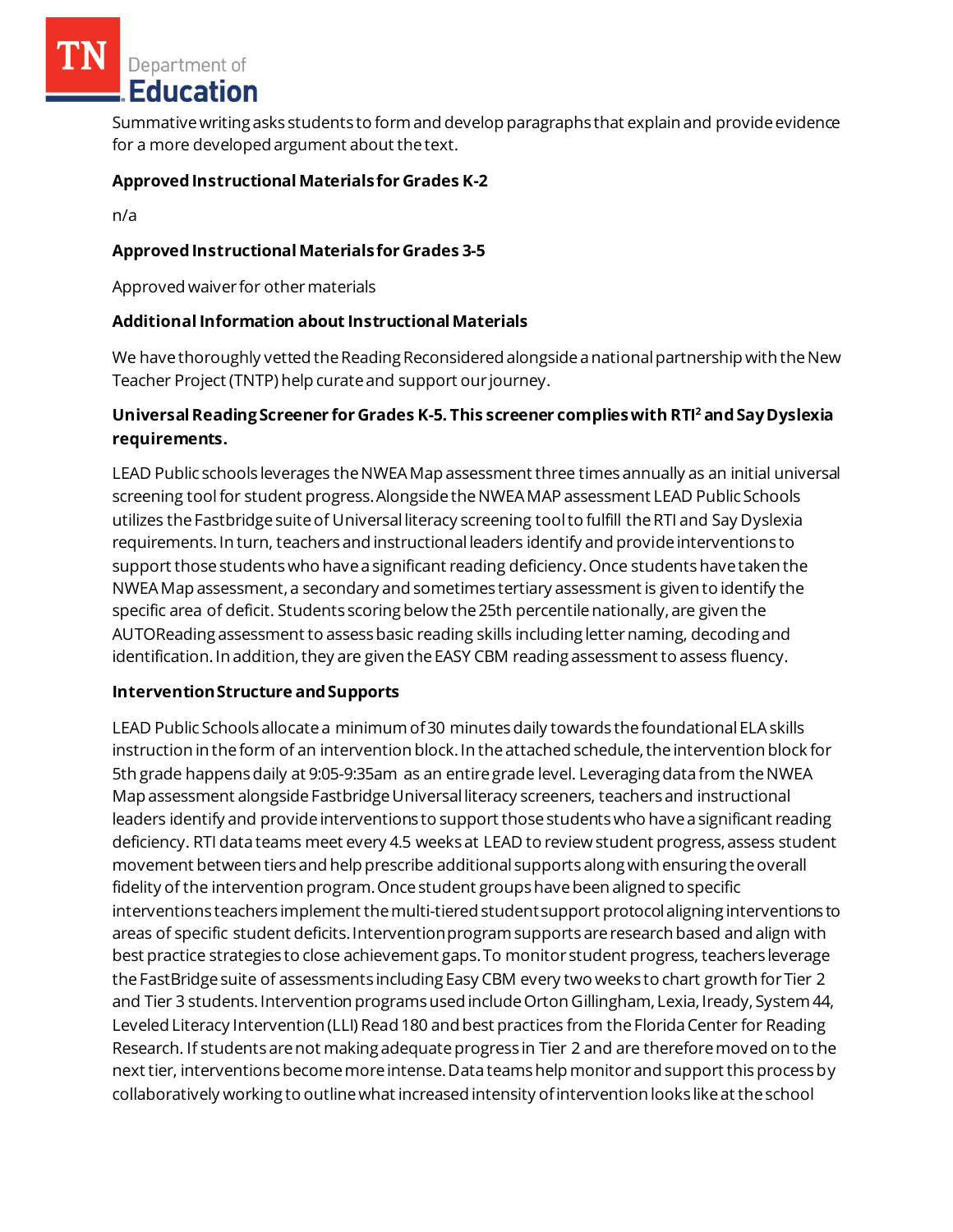Department of Education

level. Increased intensity of intervention at LEAD includes: Smaller whole-group sessions (going from a group of 12 students to 6 students), Smaller small-groups (going from a small group of 6 to a small group of 3), More time in small group (moving from 2 weekly sessions to 4 weekly sessions) and more time receiving direct instruction instead of a computer based learning support.

# **Parent Notification Plan/HomeLiteracyReports**

LEAD Public Schools implements a thorough notification plan wherein we regularly share progress with families and notify them of being "at-risk" and in need of additional support. The goal of these communications is to provide an up-to-date assessment regarding their students current performance levels through sharing those scores in a parent friendly manner. As such, given the diversity of our students and families all communications are provided in two primary languages (English and Spanish) with additional communications being provided in Arabic as needed. LEAD invests in these additional steps to ensure our families have access to clear and accessible updates regarding their student performance. LEAD leverages a combination of both written updates and inperson face-to-face meetings to ensure appropriate support and communication is in place to ensure student success. For written communication after each round of our universal screening assessments that occur September, January and May LEAD provides each student and family a comprehensive report. In addition, parents receive supplemental communications outlining the specific skills gaps students need to address, how extensive they are and how LEAD will support these programs targeted intervention programming. These scores will indicate a specific level of grade level mastery and throughout LEAD's communication the importance of third grade reading proficiency is highlighted. In addition to LEAD support, parents are provided with no-cost resources to support these learning activities at home. As noted above, these screening assessments are taken three times annually and parents can expect three corresponding communications shortly thereafter. Alongside these communications parents are provided with regular progress reports and quarterly report cards. Students receiving additional support through intervention will also receive updates every 4.5 weeks documenting their students progress during that time. In addition to written notification, LEAD hosts notice of concern meetings in the Fall (October) and Spring (January) annually to discuss student progress in-person with the student alongside parents and guardians. These face to face meetings are a critical part of the growth and development of students and ensure a team of support and intervention surrounds the student.

# **Professional Development Plan**

5th grade teachers at LEAD will participate in training supported by the Reading 360 Early Literacy Training series developed by the Tennessee Department of Education. LEAD will integrate the Reading 360 Early Literacy Training Series into our professional development calendars we've crafted for the school year. In June 2021, our plan for providing PD for all 5th grade teachers is as follows: in June 2021 members of our Network Academic team will join the Reading 360 Week 1 training asynchronously. Academic leaders will then leverage this training coupled with explicit training from Orton Gillingham to ensure all fifth grade teachers have received the appropriate level of training and support as outlined by the legislation.